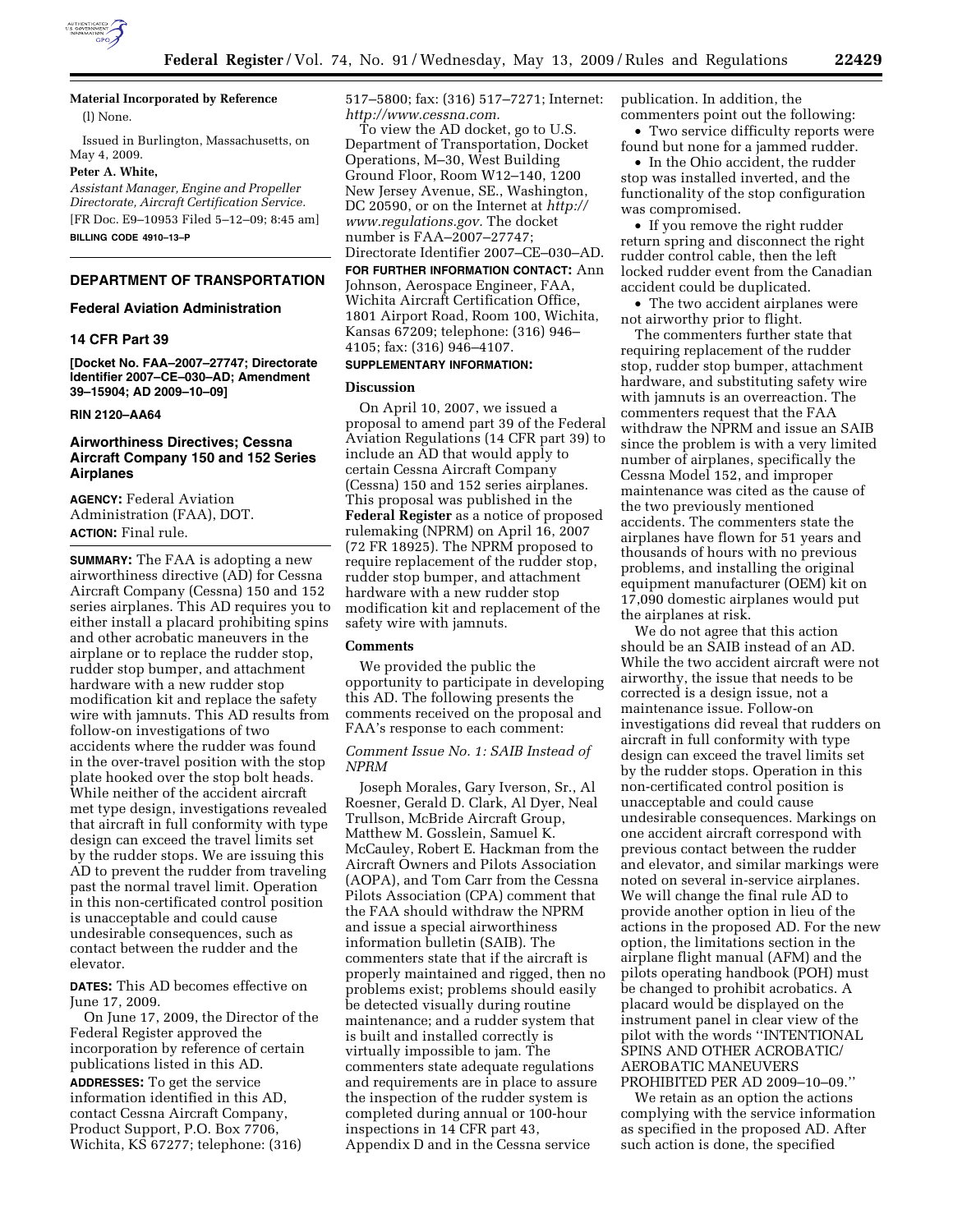operational limitations in the added option (if utilized) may be removed.

We are changing the final rule AD action by adding language to address the option of the operational limitations.

# *Comment Issue No. 2: How Is Change Justified*

Cessna Aircraft Company states that the National Transportation Safety Board (NTSB) recommendation of mandating by AD the installation of the Cessna service kit would not have prevented the accidents. Cessna states that they have no data that indicates a flight or ground procedure can deflect the rudder stop to a position where the stop is behind the bolt. From the dirt in the accident photograph, Cessna believes forces generated in the accident moved the rudder relative to the rudder stop, and that is how it hooked behind the stop. Cessna states that in the Canadian accident the rudder was possibly pushed over the stop by hydrodynamic or inertia forces. Cessna notes that if both rudder pedals were pressed simultaneously, then the rudder stop would slip below the stop bolts and contact the fuselage skin without any tendency to jam; larger stops and bolts minimize this tendency. A Cessna service bulletin was issued in 2001 to address this concern. Cessna has no objection to adoption of an AD mandating installation of the service kit.

We agree with Cessna that the rudder stop can slip below the stop bolts and contact the fuselage skin but will not jam. This slippage below the stop bolt is not acceptable, and we agree that the Cessna kits will prevent this from

occurring. In addition (and more central to this AD), installing the kits will prevent the rudder from exceeding its travel limits, which will prevent contact between the rudder and the elevator. One of the options for addressing the unsafe condition in this AD is the installation of such kits.

We are not changing the final rule AD action based on this comment.

#### *Comment Issue No. 3: Cost Is Excessive*

Joseph Morales, Al Roesner, Gerald D. Clark, and Al Dyer comment that the expenses stated in the Cessna service bulletin and in the NPRM are excessive.

We disagree. We received an estimated parts cost of \$90 (as of January 2009) from the manufacturer with 4 hours of labor. At \$80 per hour, the total cost to install a kit would be about \$410 per airplane. The added operation limitation option, as described in Comment Issue No. 1, would permit compliance with the AD with minimal cost. Since we expect most operators will comply by simply installing the placard, the cost to the entire fleet would be greatly reduced.

We are not changing the final rule AD action based on this comment.

# *Comment Issue No. 4: Rush to Judgment*

Joseph Morales comments that the FAA rushed to judgment taking AD action for a condition that could be discovered during routine maintenance by the operator or mechanic. The commenter believes that the amount of actual accidents because of this condition proves this point.

We agree that some problems with the rudder system can be determined

visually during routine maintenance. However, the issue that needs to be corrected is a design issue, not a maintenance issue. We disagree that this is a rush to judgment. By installing the kits, aircraft performing acrobatics/ aerobatics will be protected from the rudder exceeding its travel limits. Operation in this non-certificated control position is unacceptable and could cause undesirable consequences, such as rudder and elevator contact. Since the NPRM was published, even more thought was given to this AD by giving non-acrobatic/aerobatic operators the option of installing a placard, prohibiting acrobatic/aerobatics instead of installing the modification kit. We are not changing the final rule AD action based on this comment.

### *Conclusion*

We have carefully reviewed the available data and determined that air safety and the public interest require adopting the AD as proposed except for the changes previously discussed and minor editorial corrections. We have determined that these minor corrections:

• Are consistent with the intent that was proposed in the NPRM for correcting the unsafe condition; and

• Do not add any additional burden upon the public than was already proposed in the NPRM.

# **Costs of Compliance**

We estimate that this AD affects

17,090 airplanes in the U.S. registry. We estimate the following costs to

insert the operational limitation:

| Labor cost | Parts cost     | Total cost per<br>airplane | Total cost on<br>U.S. operators |
|------------|----------------|----------------------------|---------------------------------|
|            | Not applicable | \$80                       | \$1,367,200                     |

We estimate the following costs to do the modification:

| Labor cost                                  | Parts cost | Total cost per<br>airplane | Total cost on<br>U.S. operators |
|---------------------------------------------|------------|----------------------------|---------------------------------|
| 4 work-hours $\times$ \$80 per hour = \$320 | \$90       | \$410                      | \$7,006,900                     |

#### **Authority for This Rulemaking**

Title 49 of the United States Code specifies the FAA's authority to issue rules on aviation safety. Subtitle I, Section 106 describes the authority of the FAA Administrator. Subtitle VII, Aviation Programs, describes in more detail the scope of the agency's authority.

We are issuing this rulemaking under the authority described in Subtitle VII, Part A, Subpart III, Section 44701, ''General requirements.'' Under that section, Congress charges the FAA with promoting safe flight of civil aircraft in air commerce by prescribing regulations for practices, methods, and procedures the Administrator finds necessary for safety in air commerce. This regulation

is within the scope of that authority because it addresses an unsafe condition that is likely to exist or develop on products identified in this AD.

# **Regulatory Findings**

We have determined that this AD will not have federalism implications under Executive Order 13132. This AD will not have a substantial direct effect on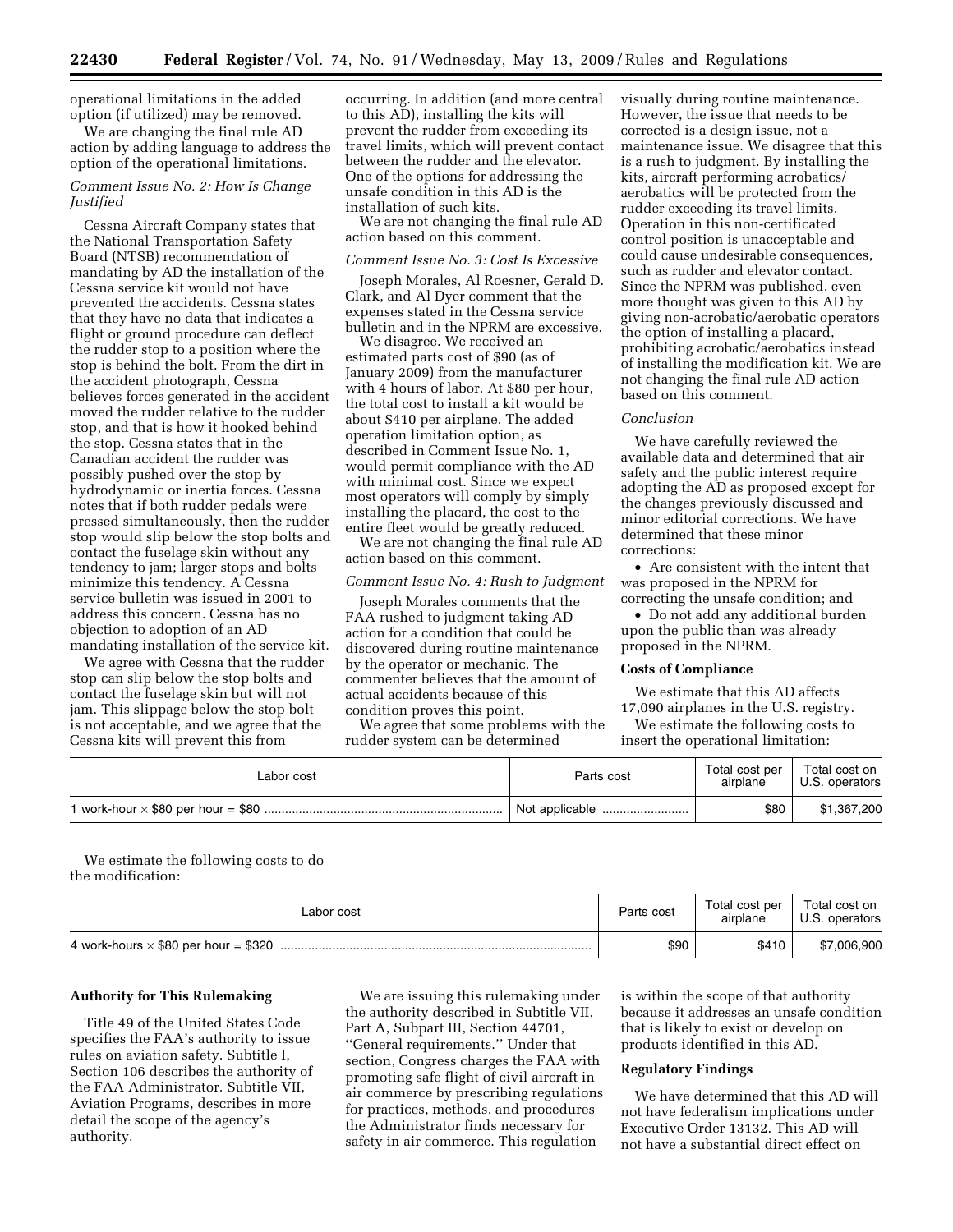the States, on the relationship between the national government and the States, or on the distribution of power and responsibilities among the various levels of government.

For the reasons discussed above, I certify that this AD:

1. Is not a ''significant regulatory action'' under Executive Order 12866;

2. Is not a ''significant rule'' under the DOT Regulatory Policies and Procedures (44 FR 11034, February 26, 1979); and

3. Will not have a significant economic impact, positive or negative, on a substantial number of small entities under the criteria of the Regulatory Flexibility Act.

We prepared a summary of the costs to comply with this AD (and other information as included in the Regulatory Evaluation) and placed it in the AD Docket. You may get a copy of this summary by sending a request to us at the address listed under **ADDRESSES**. Include ''Docket No. FAA–2007–27747; Directorate Identifier 2007–CE–030– AD'' in your request.

### **List of Subjects in 14 CFR Part 39**

Air transportation, Aircraft, Aviation safety, Incorporation by reference, Safety.

# **Adoption of the Amendment**

■ Accordingly, under the authority delegated to me by the Administrator, the Federal Aviation Administration amends part 39 of the Federal Aviation Regulations (14 CFR part 39) as follows:

### **PART 39—AIRWORTHINESS DIRECTIVES**

■ 1. The authority citation for part 39 continues to read as follows:

**Authority:** 49 U.S.C. 106(g), 40113, 44701.

### **§ 39.13 [Amended]**

■ 2. FAA amends § 39.13 by adding a new AD to read as follows:

**2009–10–09 Cessna Aircraft Company:**  Amendment 39–15904; Docket No. FAA–2007–27747; Directorate Identifier 2007–CE–030–AD.

### **Effective Date**

(a) This AD becomes effective on June 17, 2009.

# **Affected ADs**

(b) None.

### **Applicability**

(c) This AD applies to the following airplane models and serial numbers that are certificated in any category:

| Models                 | Serial Nos.                                             |  |
|------------------------|---------------------------------------------------------|--|
| $(1)$ 150F<br>(2) 150G | 15061533 through 15064532.<br>15064533 through 15064969 |  |
|                        | and 15064971 through<br>15067198.                       |  |
| $(3)$ 150H             | 15067199 through 15069308<br>and 649.                   |  |
| $(4)$ 150J             | 15069309 through 15071128.                              |  |
| $(5)$ 150K             | 15071129 through 15072003.                              |  |
| $(6)$ 150L             | 15072004 through 15075781.                              |  |
| $(7)$ 150M             | 15075782 through 15079405.                              |  |
| (8) A150K              | A1500001 through A1500226.                              |  |
| $(9)$ A150L            | A1500227 through A1500432                               |  |
|                        | and A1500434 through                                    |  |
|                        | A1500523.                                               |  |
| (10) A150M             | A1500524 through A1500734<br>and 15064970.              |  |

| Models                  | Serial Nos.                                              |
|-------------------------|----------------------------------------------------------|
| $(11)$ F150F            | F150-0001 through F150-<br>0067.                         |
| (12) F150G              | F150-0068 through F150-<br>0219.                         |
| (13) F150H              | F150-0220 through F150-<br>0389.                         |
| (14) F150J              | F150-0390 through F150-<br>0529.                         |
| $(15)$ F150K            | F15000530 through<br>F15000658.                          |
| $(16)$ F150L            | F15000659 through<br>F15001143.                          |
| (17) F150M              | F15001144 through<br>F15001428.                          |
| (18) FA150K             | FA1500001 through<br>FA1500081.                          |
| (19) FA150L             | FA1500082 through<br>FA1500261.                          |
| (20) FA150M             | FA1500262 through<br>FA1500336.                          |
| $(21)$ 152<br>(22) A152 | 15279406 through 15286033.<br>A1520735 through A1521049, |
| (23) F152               | A1500433, and 681.<br>F15201429 through<br>F15201980.    |
| (24) FA152              | FA1520337 through<br>FA1520425                           |
|                         |                                                          |

#### **Unsafe Condition**

(d) Aircraft in full conformity with type design can exceed the travel limits set by the rudder stops. We are issuing this AD to prevent the rudder from traveling past the normal travel limit. Operation in this noncertificated control position is unacceptable and could cause undesirable consequences, such as contact between the rudder and the elevator.

#### **Compliance**

(e) To address this problem, you must do either the actions in option 1 or option 2 of this AD, unless already done:

| Action                                                                                                                                                                                                                                                                                                                                                                                                                                                                                                                                                                                                                        | Compliance                                                                                                                                                                                                                 | Procedures                                                                                                                                                                                                                                                                                                                                                                                                            |
|-------------------------------------------------------------------------------------------------------------------------------------------------------------------------------------------------------------------------------------------------------------------------------------------------------------------------------------------------------------------------------------------------------------------------------------------------------------------------------------------------------------------------------------------------------------------------------------------------------------------------------|----------------------------------------------------------------------------------------------------------------------------------------------------------------------------------------------------------------------------|-----------------------------------------------------------------------------------------------------------------------------------------------------------------------------------------------------------------------------------------------------------------------------------------------------------------------------------------------------------------------------------------------------------------------|
| Option 1: For all airplanes that do not have<br>modification kits part number (P/N) SK152-<br>25A or P/N SK152-24A installed, do the fol-<br>lowing:<br>(i) Insert the following text into the Limita-<br>tions section of the FAA-approved air-<br>plane flight manual (AFM), and pilots<br>operating handbook (POH): "INTEN-<br>TIONAL SPINS AND OTHER ACRO-<br>BATIC/AEROBATIC<br><b>MANEUVERS</b><br>PROHIBITED PER AD 2009-10-09."<br>NOTE: THIS AD DOES NOT PROHIBIT<br><b>INTENTIONAL</b><br><b>PERFORMING</b><br>STALLS.".<br>(ii) Fabricate a placard (using at least 1/8-<br>inch letters) with the following words | Within the next 100 hours time-in-service (TIS)<br>after June 17, 2009 (the effective date of<br>this AD), or within the next 12 months after<br>June 17, 2009 (the effective date of this<br>AD), whichever occurs first. | A person authorized to perform maintenance<br>as specified in 14 CFR section 43.3 of the<br>Federal Aviation Administration Regulations<br>(14 CFR 43.3) is required to make the AFM<br>and POH changes, fabricate the placard re-<br>quired in paragraph $(e)(1)(i)$ of this AD, and<br>make an entry into the aircraft logbook<br>showing compliance with the portion of the<br>AD per compliance with 14 CFR 43.9. |
| and install the placard on the instrument<br>panel within the pilot's clear view: "IN-<br>TENTIONAL SPINS AND OTHER AC-<br>ROBATIC/AEROBATIC<br>MANEUVERS<br>PROHIBITED PER AD 2009-10-09."<br>(iii) The AFM and POH limitations in para-<br>graph $(e)(1)(i)$ of the AD and the placard<br>in paragraph $(e)(1)(ii)$ of this AD may be<br>removed after either paragraph (e)(2)(i)<br>or paragraph $(e)(2)(ii)$ of this AD is<br>done.                                                                                                                                                                                       |                                                                                                                                                                                                                            |                                                                                                                                                                                                                                                                                                                                                                                                                       |